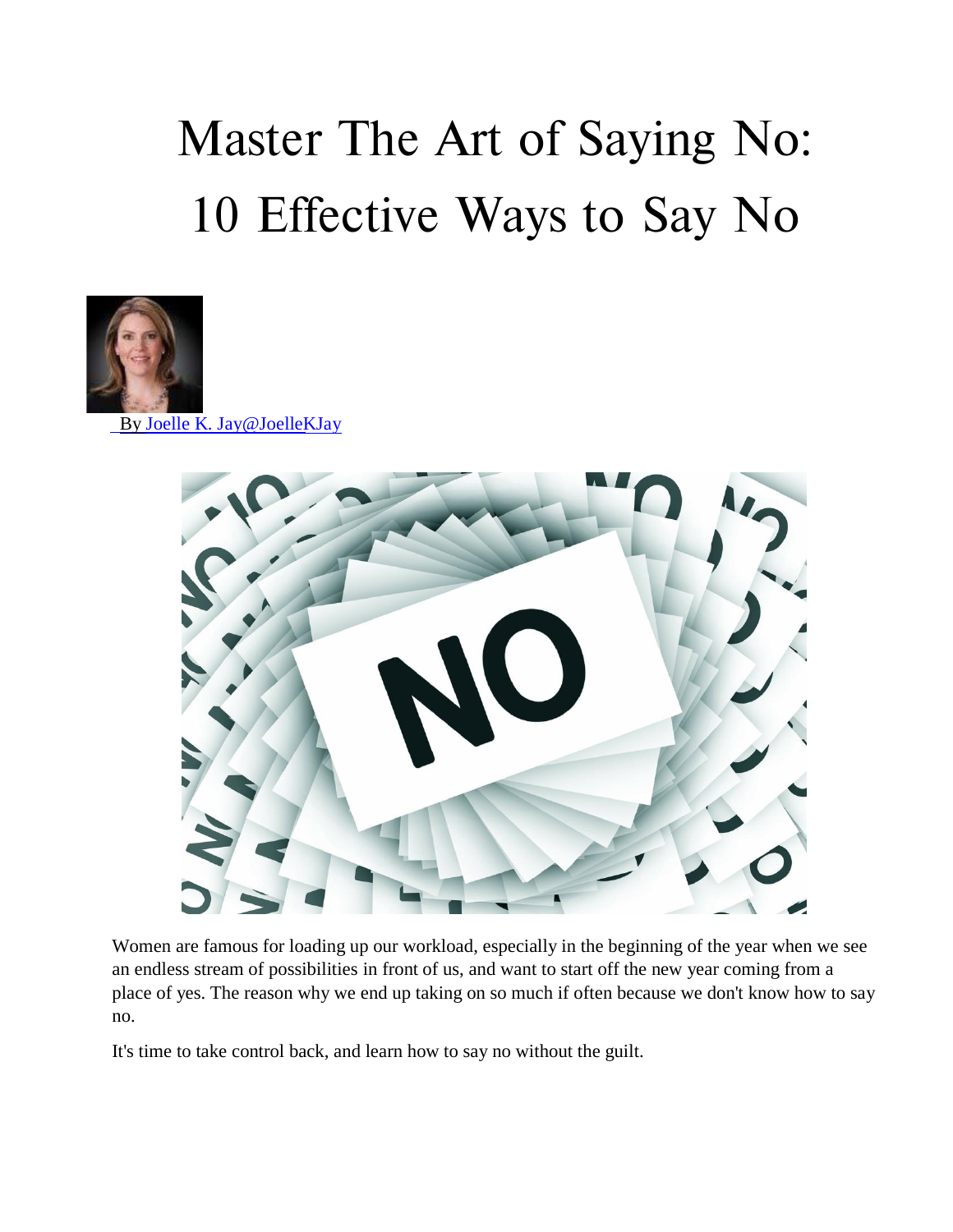People understand when you get busy; people know that at some point your plate gets full. If you're able to say no and you do say no, now they know that they need to help you to take some things off your list. You don't speak up; they'll just keep adding and adding and adding.

Next time when you're asked to do something that takes up too much of your time, try one of these effective ways of saying no:

1. Share your real reason for saying no.

It might sound something like this: "There is something too much on my list right now, I can see I will not be able to do all this effectively. I need to take something off my list and say no to some opportunities."

2. Refer the opportunity that you don't want to someone else.

Pick something on your list and simply find the right person to do that thing for you. It might sound something like this: "I know you've been looking for an opportunity, and I have a new project on my list that I would love the opportunity to show it to you to see what you can do with it. I am happy to support you in anyway."

3. Only offer what you can manage.

Try: "I understand you want me to take on the new committee. Thank you for the opportunity. I won't be able to take on the whole committee, but here's what I can do."

4. Postpone it for another time.

"I can see that we have a deadline of next week for the project that needs to be finished. That's not going to be possible. I do have time opening up at the end of the month. Let's reschedule it for then."

5. Change your mind.

"You know, I thought I was going to be able to do this thing for you, and I want to be able to do it, but I'm afraid I'm going to have to change my mind."

6. You can gracefully decline.

"Thank you for the opportunity. I would love to be able to help you. I am afraid I am going to have to decline."

7. Announce your decision before it even comes up.

"I've decided for the time being I'm going to focus on the client I have right now and not take on anything new."

8. You could set a limit and stick to it.